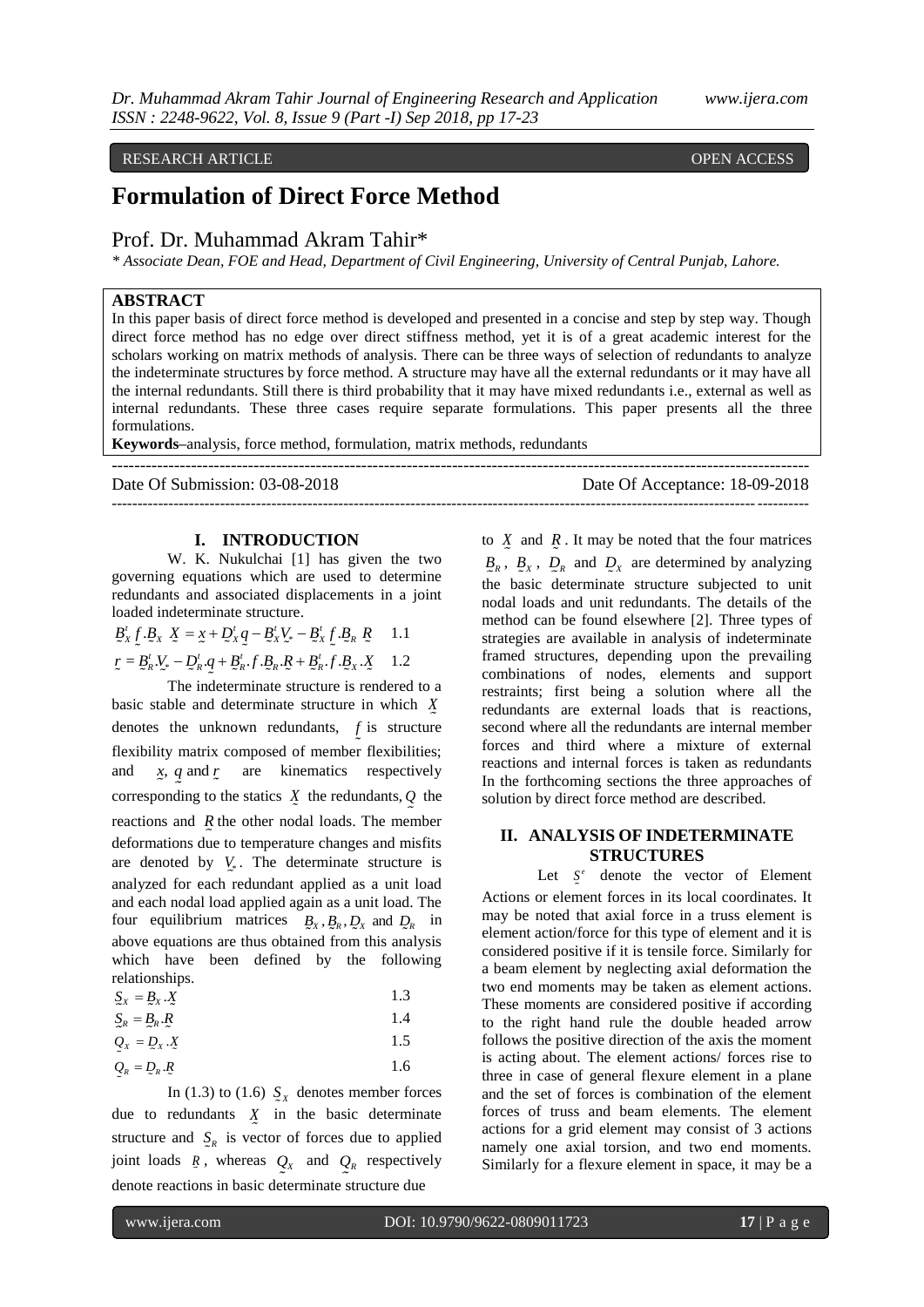set of 6 actions consisting of axial force, axial torsion, and four end moments.

Let  $p^e$  and  $q^e$  respectively denote the nodal forces and displacements of an element in its local coordinate system, and  $P^e$ ,  $Q^e$  respectively denote the nodal forces and displacement of the element in structure or global coordinate system. If the two displacements are related by the following relationship where *a* is a transformation matrix.

$$
\underline{d}^e = \underline{a} \cdot \underline{D}^e \tag{2.1}
$$

Then the element forces in the two coordinates are can be related using contra-gradient law.

$$
P^e = \underline{a}^t \cdot P^e \tag{2.2}
$$

Let  $h^e$  be an equilibrium matrix which associates the element forces  $\int_{e}$  with nodal forces  $p^e$ .

$$
p^e = h^e \cdot S^e \tag{2.3}
$$

Similarly the relationship between  $P^e$  and  $S^e$  can be setup using another equilibrium matrix  $H^e$  of the same element in global coordinate system.

$$
P^e = H^e \cdot S^e \tag{2.4}
$$

It can be shown that the two element equilibrium matrices  $H^e$  and  $h^e$  are associated to each other through the transformation matrix *a* .

$$
H^e = a^t h^e \t\t 2.5
$$

The nodal load-element force relationship for a structure shall be essentially extension of (2.4) and can be written as:

 $P = H.S$ (2.6)

The symbol  $P$  in (2.6) is vector of nodal loads including all loads corresponding to free nodal coordinates and reactions corresponding to restrained nodal coordinates of a structure; *H* is structure equilibrium matrix and  $\zeta$  is vector of element forces. The equilibrium matrix  $H$  can be set up by assembling element equilibrium matrices  $H^e$ 

Three types of structures may be encountered during analysis of indeterminate structures depending upon the prevailing combinations of nodes, elements and support restraints; first being a solution where all the redundants are external in nature or reactions, second where all the redundants are internal element forces and third type where a mixture of external reactions and internal element forces have to be taken as redundants In the forthcoming sections the formulation of three types of solutions by direct force method is described.

#### **III. ALL EXTERNAL REDUNDANTS**

The nodal forces in this case consist of three independent sources; the loads at free nodal directions *R* , the reactions selected as redundants *X* at the chosen external restraints which are released to make the structure determinate, and the reactions *Q* corresponding to the remaining external restraints which are just necessary and sufficient to suppress the rigid body motion of the released structure. The nodal force vector  $P$  is partitioned properly so that the three type of nodal loads are separated and ordered as given by (3.1):

$$
P = \begin{bmatrix} R \\ \tilde{X} \\ \tilde{Q} \end{bmatrix}
$$
 3.1

It may be noted from statics that number of the combined components in the first two vectors, *R* and  $\overline{X}$  is just equal to the element forces  $\overline{S}$ . Let the two vectors  $\overline{R}$  and  $\overline{X}$  be combined into a single one denoted by  $P_{RX}$  and the basic relationship given by (2.6) be written as follows

$$
\begin{bmatrix} P_{RX} \\ Q \end{bmatrix} = \begin{bmatrix} H_{RX} \\ H_Q \end{bmatrix} . S
$$
 3.2

 $H_{RX}$  in (3.2) is square matrix of the order equal to the number of components in *S* and it relates combined vector  $P_{\text{RX}}$  (combination of  $\bar{R}$  and *X* ) to member forces *S* . The first part of the partitioned equation (3.2) may further be expanded to (3.3) where  $H_R$  is equilibrium matrix that relates  $\overline{R}$  and  $\overline{S}$  whereas  $H_X$  is equilibrium matrix that relates  $\chi$  and  $\zeta$ .

$$
\begin{bmatrix} R \\ \tilde{X} \end{bmatrix} = \begin{bmatrix} H_R \\ H_X \end{bmatrix} . \mathfrak{L}
$$

Before proceeding further, let us refresh the method of analysis of indeterminate structures where all the redundants in this particular formulation are external reactions at the released restraints. In the method a basic determinate structure is selected after removing the restrains which render a stable and determinate structure. This structure will be termed as base structure in this paper. Then unit loads are applied one at a time in turn at all the free nodal coordinates and element forces are obtained, the forces in elements of base structure due to unit forces applied at free nodes in the basic structure are termed as  $B_R$  and the forces produced by unit redundants are denoted by  $B_X$ . Similarly the reactions at supports of base structure are denoted by  $D_R$  and  $D_X$  respectively due to two sets of unit forces applied at originally free nodal coordinates and at released nodal directions.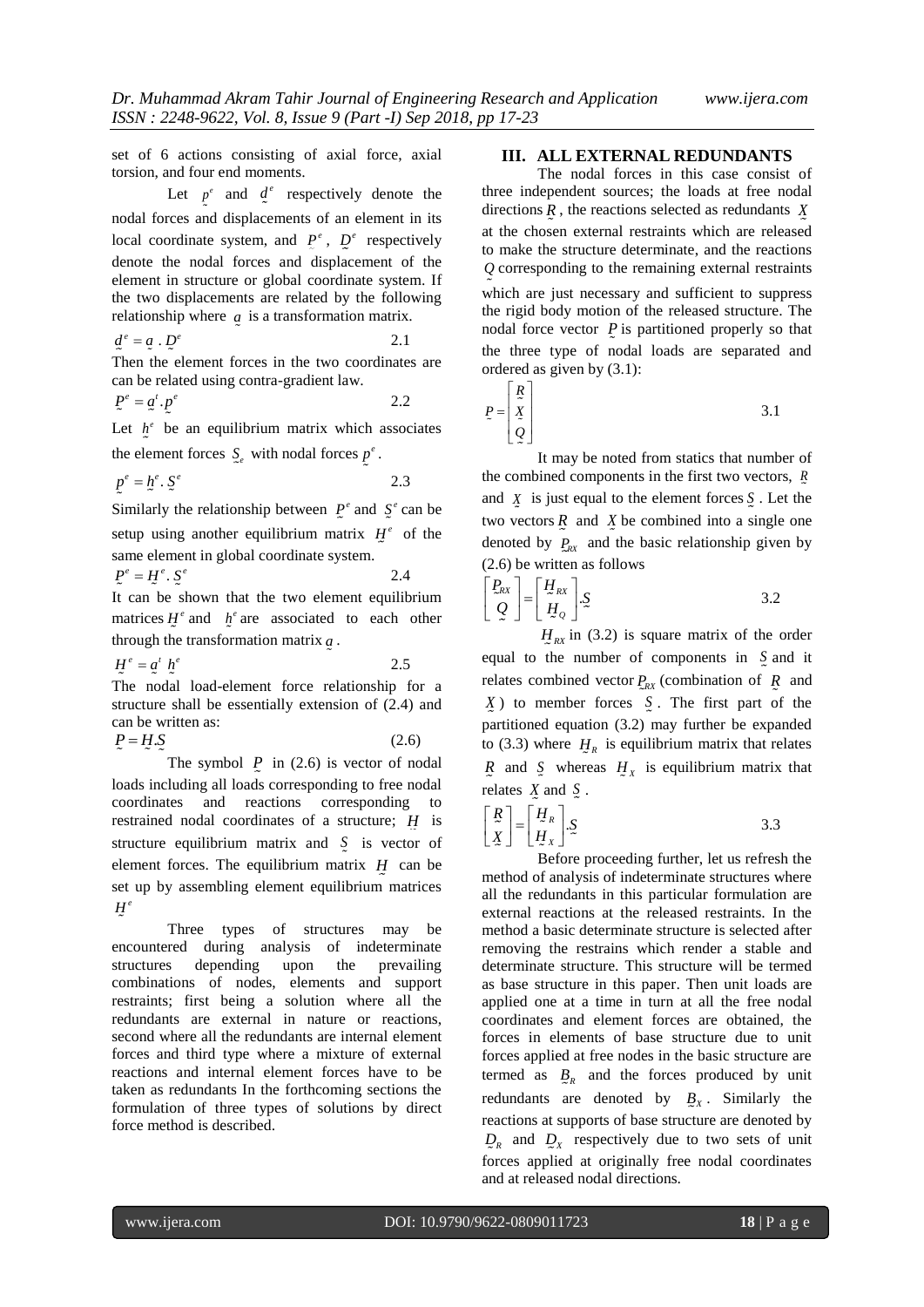Let us now write the two subsets of partitioned (3.2) independently as follows:

$$
P_{RX} = H_{RX} \cdot S
$$
  
 
$$
Q = H_Q \cdot S
$$
  
3.5

The matrix  $H_{RX}$  which relates nodal forces combined at originally free nodes and released nodal restraints in basic structure is a non-singular matrix if a proper stable and determinate base structure is selected. Hence inverse of  $H_{\text{RX}}$  exists and (3.4) may be rewritten as (3.6)

$$
S = H_{\text{RX}}^{-1} \cdot P_{\text{RX}}
$$

It is essential to note that  $P_{\text{RX}}$  is consisting of forces duly applied at the free nodal coordinates of the base structure and is composed of two parts; *R* which is a vector of nodal forces corresponding to originally free nodal coordinates all applied in a proper order and  $\chi$  which is consisting of nodal reactions corresponding to the released restraints of the structure. Thus another form of (3.6) may be written after partitioning as follows:

$$
S = \begin{bmatrix} H_{\ast R}^{-1} & H_{\ast X}^{-1} \end{bmatrix} \begin{bmatrix} R \\ \tilde{X} \end{bmatrix}
$$
  

$$
\begin{bmatrix} H_{\ast R}^{-1} & H_{\ast Y}^{-1} \end{bmatrix} \begin{bmatrix} H_R \\ H_R \end{bmatrix} = I
$$
  
3.8

$$
\begin{bmatrix} H_{\ast R}^{-1} & H_{\ast X}^{-1} \end{bmatrix} \cdot \begin{bmatrix} H_R \\ H_X \end{bmatrix} = I
$$
  
3.8  
It may be noted from (3.7) that

$$
S = S_R + S_X
$$
 3.9  
It may be depicted from (3.7) and (3.8)  $H_{\bullet_R}^{-1}$   
and  $H_{\bullet_X}^{-1}$  are not direct inverses of the two matrices  
 $H_R$  and  $H_X$ , rather they are sub matrices obtained

after proper partitioning of  $H^{-1}_{RX}$  that is

$$
H_{\rm xx}^{-1} = \begin{bmatrix} H_{\rm xx}^{-1} & H_{\rm xx}^{-1} \end{bmatrix} \tag{3.10}
$$

Now rewriting the first of the two parts of (3.7):  $\mathfrak{L}_R = H^{-1}_{*R}.R$ 3.11

It may be noted from (3.4) that  $S_R = B_R \cdot R$  therefore,  $B_R$  can be obtained from (3.11).

$$
B_R = H_{*R}^{-1}
$$
 3.12

And working on the same lines, the second part of  $(3.6)$  is rewritten in order to obtain  $B_x$ .

$$
S_X = H^{-1}_{*X} \cdot X \tag{3.13}
$$

Again it is noted from (1.3) that  $\mathcal{S}_X = \mathcal{B}_X \mathcal{X}$ , therefore,  $B_X$  can be obtained from (3.13)

$$
B_x = H_{\ast x}^{-1}
$$
 3.14

The remaining two equilibrium matrices  $D_R$  and  $D_X$  can be obtained by writing the second part of (3.2)

$$
Q = H_o \cdot S \tag{3.15}
$$

By substitute the value of element forces from (3.6) into (3.15), (3.16) is obtained.

$$
Q = H_Q \left[ H_{*R}^{-1} \quad H_{*X}^{-1} \right] \left[ \begin{array}{c} R \\ \underline{X} \end{array} \right] \tag{3.16}
$$

$$
Q = H_{Q} \cdot H_{*R}^{-1} \cdot R + H_{Q} H_{*X}^{-1} X
$$
 3.17

The two matrices  $Q_X$  and  $Q_R$  can be obtained from  $(3.17)$  in view of  $(1.5)$  and  $(1.6)$  respectively.

$$
D_X = H_Q H_{*X}^{-1}
$$

$$
D_R = H_Q H_{\ast R}^{-1} \tag{3.19}
$$

The force method for all external redundants can now be programmed using any computer language as the four equilibrium matrices have been obtained as given by (3.12), (3.14), 3.18) and (3.19).

## **IV. ALL INTERNAL REDUNDANTS**

This approach is adoptable only in the cases where external restrains are just necessary and sufficient to have a stable and externally determinate structure, and the redundancy is only due to internal forces of the structure.

Let us rewrite the basic relationship between nodal forces and element forces of a structure

$$
P = H \cdot S \tag{4.1}
$$

The nodal force vector  $P$  in this case is partitioned into two groups,  $R$  the loads belonging to free nodal coordinates and *Q* the reactions at the restrained nodal coordinates.

$$
P = \begin{bmatrix} R \\ Q \end{bmatrix} \tag{4.2}
$$

The base structure, in this case is obtained by releasing the internal restraints as required but in a way to get a stable and determinate base structure. The element forces are subdivided into two classes, one being essential forces  $S<sup>E</sup>$  the forces present in the released structure, and the other class is termed as redundant forces  $S^X$ . The term essential is coined due to the reason that these element forces are essentially required to give an internally stable base structure. The element forces shall be ordered according to node numbers and coordinate directions but essential forces  $S^E$  shall precede the redundant

forces  $S^x$  as shown by (4.3).

$$
\mathcal{L} = \begin{bmatrix} \mathcal{S}^E \\ \mathcal{S}^X \end{bmatrix} \tag{4.3}
$$

The relationship described by (4.1) can now be rewritten in view of (4.2) and (4.3)

$$
\begin{bmatrix} R \\ Q \end{bmatrix} = \begin{bmatrix} H_{RE} & H_{RX} \\ H_{QE} & H_{QX} \end{bmatrix} \begin{bmatrix} S^E \\ S^X \end{bmatrix}
$$
 4.4

The convention adopted in notation of equilibrium matrices  $H_{JK}$  is so that it relates loads *J* with forces  $S<sup>K</sup>$ . There will be two sources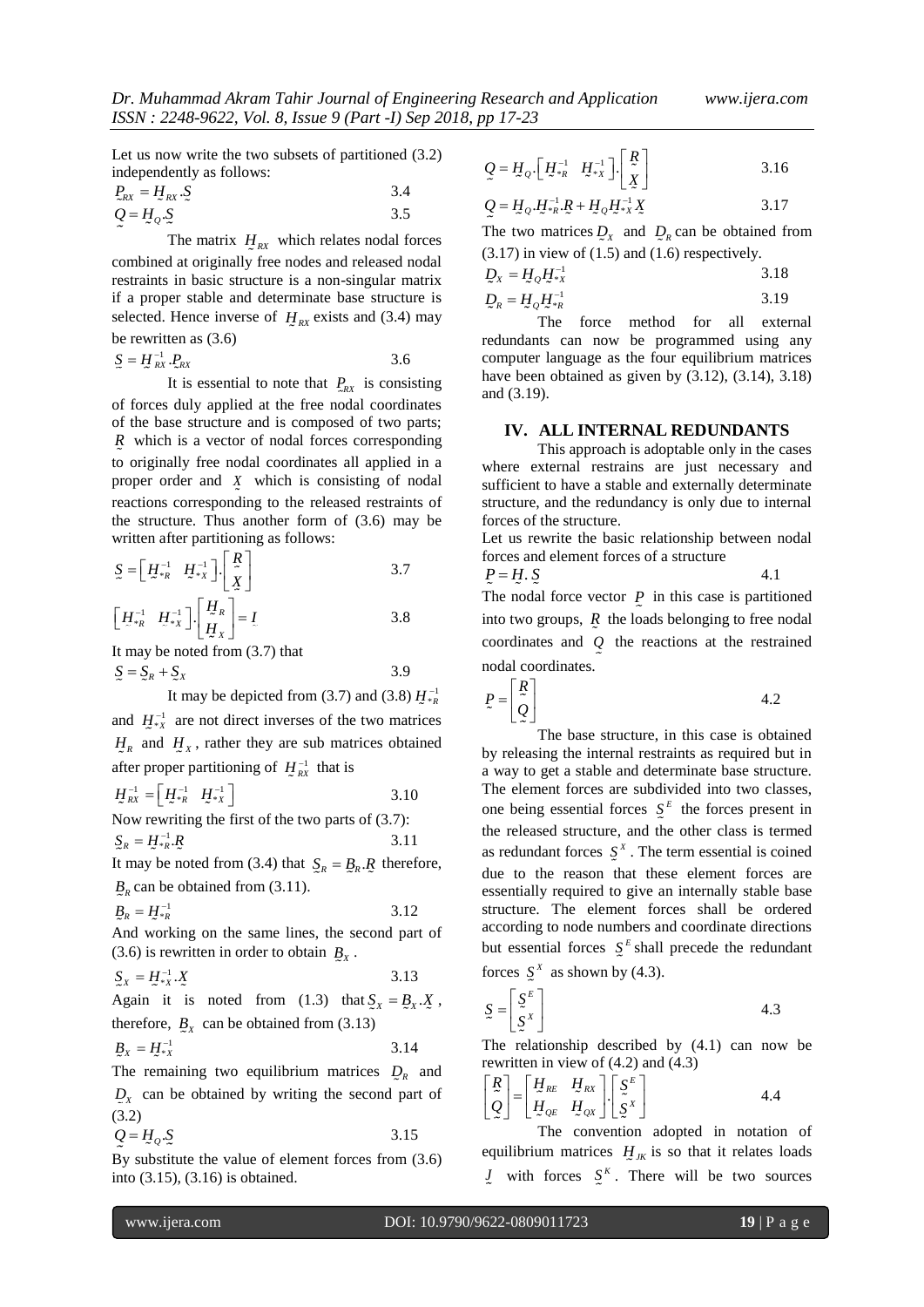contributing to each essential force in base structure; one due to applied loads  $\overline{R}$  denoted as  $S_R^E$  and the other due to internal redundant forces  $X = \Sigma^X$ which are denoted by  $\int_{X}^{E}$ . The relationship (4.3) takes the following form in view of the two sources inducing the element forces.

$$
\mathfrak{L}^E = \mathfrak{L}_R^E + \mathfrak{L}_X^E \tag{4.5}
$$

The two forces on the right hand side of (4.5) are  $S_R^E$  essential forces due to applied loads  $\bar{R}$ and  $S_X^E$  essential forces due to redundant forces  $S_X^X$ . The first of the two equations in (4.4) is re-written as (4.6).

$$
R = H_{RE} \cdot S^{E} + H_{RX} \cdot S^{X}
$$
  
\nSubstituting (4.5) into (4.6),  
\n
$$
R = H_{RE} \cdot S_{R}^{E} + H_{RE} \cdot S_{X}^{E} + H_{RX} \cdot S^{X}
$$
  
\n4.7

It is pertinent to note that there will be no contribution by acting loads to redundant forces when the internal restraints have been released to obtain a base structure. Therefore, the contribution of the last two terms in (4.7) is zero.

$$
H_{RE} \t S_X^E + H_{RX} \t S_X^X = 0
$$
4.8  
Hence (4.7) is simplified in view of (4.8)  

$$
R = H_{RE} \t S_E^E
$$
4.9a

 $S_R^E$  can be obtained from (4.9a).

 $\mathcal{S}_R^E = H_{\mathcal{R}E}^{-1}$  . $R$ 4.9b

The internal forces in all members due to nodal loads  *in view of (4.3) can be written as:* 

$$
\mathbf{S}_R = \begin{bmatrix} \mathbf{S}_R^E \\ \mathbf{S}_R^X \end{bmatrix} \tag{4.10}
$$

The first vector on right hand side of (4.10) consists of essential forces and second consists of redundant forces both due to applied loading *R* in the base structure. It is a fact that there can be no force in the released restraints  $\int_{\alpha}^{X}$  due to nodal loads R in base structure; hence

$$
\mathbf{S}_R^X = \mathbf{Q} \tag{4.11}
$$

The relationships given by (4.10) in view of (4.9b) and (4.11) can be written as given by (4.12).

$$
\mathbf{S}_{R} = \begin{bmatrix} \mathbf{S}_{R}^{E} \\ \mathbf{S}_{R}^{X} \end{bmatrix} = \begin{bmatrix} H_{RE}^{-1} \\ \mathbf{0} \end{bmatrix} \mathbf{R}
$$
 4.12

Comparison of (4.12) with (2.4) provides the equilibrium matrix  $B_R$ .

$$
\underline{B}_R = \begin{bmatrix} H_{RE}^{-1} \\ 0 \end{bmatrix} \tag{4.13}
$$

The total force due to redundants  $S_X$  can be divided into two categories on the basis already used in (4.3) and (4.10).

$$
S_X = \begin{bmatrix} S_X^E \\ S_X^X \end{bmatrix} \tag{4.14}
$$

The first category  $S_X^k$  on right hand side of (4.14) represents the essential forces and the second one  $S_X^X$  represents the redundant forces due to redundants  $S^X$ . The force vector  $S^E_X$  can be obtained from (4.8)

$$
H_{RE} \cdot S_X^E + H_{RX} \cdot S^X = 0
$$

$$
S_X^E = -H_{RE}^{-1} H_{RX} S^X
$$
 4.15

It can be written using the basic definition (2.3) that  
\n
$$
S_x^E = B_x^E S_x^X
$$
\n4.16

Therefore comparing (4.15) and (4.16),  $\underline{B}_{x}^{E}$  can be obtained.

$$
\underline{B}_X^E = -\underline{H}_{RE}^{-1} \cdot \underline{H}_{RX} \tag{4.17}
$$

When a redundant force is applied to base structure it induces the force equal to itself in that redundant, however, it does not induce any force in any one of the other redundants which have been released to make the structure determinate. Therefore, the force in redundant due to redundant itself can be written by following relationship

$$
\begin{array}{l}\n\sum_{x}^{x} = L \cdot \Sigma^{x} \\
I \text{ in (4.18)} is a square unit matrix of the order of\n\end{array}
$$

*I* in (4.18) is a square unit matrix of the order of number of redundants. Using the basic definition (2.3),  $S_X^{\alpha}$  can be written as given by (4.19a).

$$
S_X^X = B_X^X \cdot S_X^X \tag{4.19a}
$$

Therefore  $B_X^X$  can be obtained from comparison of (4.18) and (4.19a).

$$
B_x^X = L \tag{4.19b}
$$

It is known from (2.3) that  $S_X = B_X \cdot X$  and for the solution scheme consisting of all internal redundants  $S^X = X$ . Using this definition in view of (4.15),  $(4.17)$ ,  $(4.18)$ ,  $(4.19)$  along with  $(4.14)$ ,  $B_X$  can be obtained.

$$
\underline{B}_x = \begin{bmatrix} \underline{B}_x^E \\ \underline{B}_x^x \end{bmatrix} = \begin{bmatrix} -H_{RE}^{-1} \cdot H_{RX} \\ I \end{bmatrix}
$$
 4.20

The focus is next turned towards the second set of equations given by (4.4) so that  $D_X$  and  $D_R$  can be obtained.

$$
\begin{bmatrix} \mathcal{R} \\ \mathcal{Q} \end{bmatrix} = \begin{bmatrix} H_{RE} & H_{RX} \\ H_{QE} & H_{QX} \end{bmatrix} \begin{bmatrix} \mathcal{S}^E \\ \mathcal{S}^X \end{bmatrix}
$$
 4.2

$$
Q = H_{QE} S^E + H_{QX} S^X
$$
 4.21

The relationship (4.21) in view of (4.5), i.e.,  $S^E = S^E_R + S^E_X$  can be written as (4.22).

$$
Q = H_{QE} \cdot S_R^E + H_{QE} \cdot S_X^E + H_{QX} \cdot S^X \tag{4.22}
$$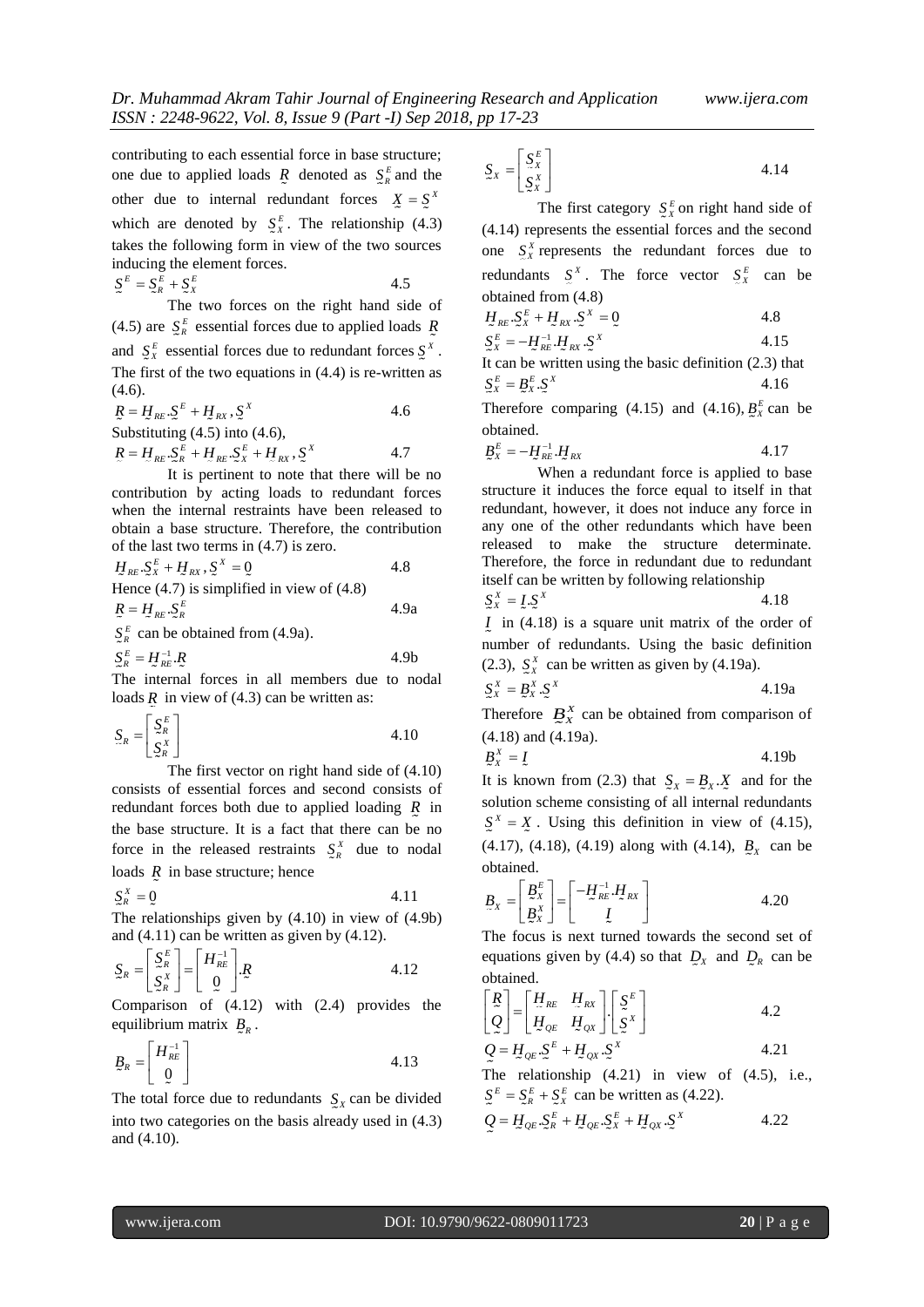Substituting (4.9) and (4.15) into (4.22) and regrouping separately for the terms containing *R* and  $\int_{\alpha}^{x}$ , (4.22) takes the following shape.

$$
Q = H_{QE} \cdot H_{RE}^{-1} \cdot R + (H_{QX} - H_{QE} \cdot H_{RE}^{-1} \cdot H_{RX}) \cdot S^X \cdot 4.23
$$

However, the total reaction *Q* is sum of two reaction vectors  $Q_R$  and  $Q_X$ , therefore:

$$
Q = Q_R + Q_X \tag{4.24}
$$

Moreover,  $Q_X$  and  $Q_R$  have already been defined by (1.5) and (1.6) which are reproduced for ready reference.

$$
Q_{X} = Q_{X} \cdot X \tag{1.5}
$$

$$
Q_R = Q_R \cdot R \tag{1.6}
$$

It may be noted that while all the redundants have been taken from internal member forces, the two vector  $\int_{\alpha}^{\alpha}$  and  $\int_{\alpha}^{\alpha}$  are identical.

$$
\Sigma^X = \Sigma \tag{4.25}
$$

Comparison of  $(4.23)$  and  $(4.24)$  in view of  $(1.5)$ ,  $(1.6)$  and  $(4.25)$  reveals that

$$
D_R = H_{QE} \cdot H_{RE}^{-1}
$$
\n
$$
4.26
$$
\n
$$
M_{L} = 1.27
$$

$$
D_x = H_{QX} - H_{QE} H_{RE}^{-1} H_{RX}
$$

The four equilibrium matrices  $B_R$ ,  $B_X$ ,  $D_R$  and  $D_X$ have been obtained for the formulation with all internal redundants.

### **V. GENERAL FORMULATION**

This approach is termed as General Formulation and here redundants are a combination of external reactions  $X_e$  and internal forces  $S^X$ . Let us rewrite the basic relationship between nodal forces  $P$  and element forces  $S$ :

5.1

 $P = H.S$ 

The nodal loads shall be consisting of three categories; loads *R* corresponding to free nodal coordinates, the external redundants  $X_e$  acting at released external restraints and reactions *Q* at the remaining necessary and sufficient restraints to stop the rigid body movement of the structure.

The load vector  $P$  will be arranged in a proper order so that loads  $R$  corresponding to free nodal coordinates are grouped at top, the external redundants  $X_e$  are placed next and the reactions in base structure *Q* are placed last as given by (5.2).

$$
P = \begin{bmatrix} R \\ X_e \\ Q \end{bmatrix}
$$
 5.2

The element force vector  $S$  shall be having two categories same as in the case of all internal

redundant formulation; the essential element forces  $\mathcal{S}^{\mu}$  and redundant element forces.  $\mathcal{S}^{\mu}$ .

$$
S = \begin{bmatrix} S^E \\ S^X \end{bmatrix} \tag{5.3}
$$

The relationship  $(5.1)$  in view of  $(5.2)$  and  $(5.3)$  can be expanded into (5.4).

$$
\begin{bmatrix} \mathbf{R} \\ \mathbf{X}_{e} \\ \mathbf{Q} \end{bmatrix} = \begin{bmatrix} H_{RE} & H_{RX} \\ H_{XeE} & H_{XeX} \\ H_{QE} & H_{QX} \end{bmatrix} \begin{bmatrix} \mathbf{S}^{E} \\ \mathbf{S}^{X} \end{bmatrix}
$$
 5.4

Let the two vectors  $\overline{R}$  and  $\overline{X}_e$  be combined temporarily into a single vector denoted by  $R_{\rm x}$  as shown by  $(5.5)$ .

$$
\mathbf{R}_x = \begin{bmatrix} \mathbf{R} \\ \mathbf{X}_e \end{bmatrix} \tag{5.5}
$$

Rewrite (5.4) in view of (5.5).

$$
\begin{bmatrix} R_x \\ Q \end{bmatrix} = \begin{bmatrix} H_{Rx} & H_{Rx} \\ H_{QE} & H_{QX} \end{bmatrix} \begin{bmatrix} S^E \\ S^X \end{bmatrix}
$$
 5.6

A comparison of  $(5.4)$  with  $(5.6)$  in view of  $(5.5)$ reveals that

$$
H_{RxE} = \begin{bmatrix} H_{RE} \\ H_{Xe} \end{bmatrix}
$$
 5.7a

$$
H_{Rx} = \begin{bmatrix} H_{RX} \\ H_{XeX} \end{bmatrix}
$$
 5.7b

The two equilibrium matrices on right side of 5.7a relate essential element forces  $S^E$  to the loads  $\overline{R}$  and external redundants  $X_e$  respectively and those two on right side of 5.7b relate redundant element forces  $S^x$  to the loads R and external redundants  $X_e$  respectively. When all types of loads are acting at nodes, the following equation holds for essential element forces.

$$
\mathbf{S}^E = \mathbf{S}_R^E + \mathbf{S}_{Xe}^E + \mathbf{S}_{X}^E
$$

5.8

The three components on right side of the (5.8) are all essential forces;  $S_R^E$  due to free nodal loads  $\overline{R}$ ,  $S_{Xe}^{E}$  due to external redundants  $\overline{X}_{e}$  and  $S_{X}^{E}$ due to internal redundant  $S^X$  respectively. The first set of equations given by (5.6) relates nodal loads other than reactions in base structure to all the element forces:

$$
R_x = H_{RxE} \cdot S^E + H_{RxX} \cdot S^X
$$
 5.9  
Substitution of (5.8) into (5.9) yields  

$$
R_x = H_{RxE} \cdot (S^E_R + S^E_{Xe} + S^E_X) + H_{RxX} \cdot S^X
$$

The terms on right hand side of above relationship are grouped on the basis of forces due to external and internal sources.

 $R_{x} = H_{RxE} \cdot (S_{R}^{E} + S_{Xe}^{E}) + (H_{RxE} S_{X}^{E} + H_{RxX} S_{X}^{X})$  5.10 After application of release to internal restraints corresponding to the internal redundants  $S^X$ , we get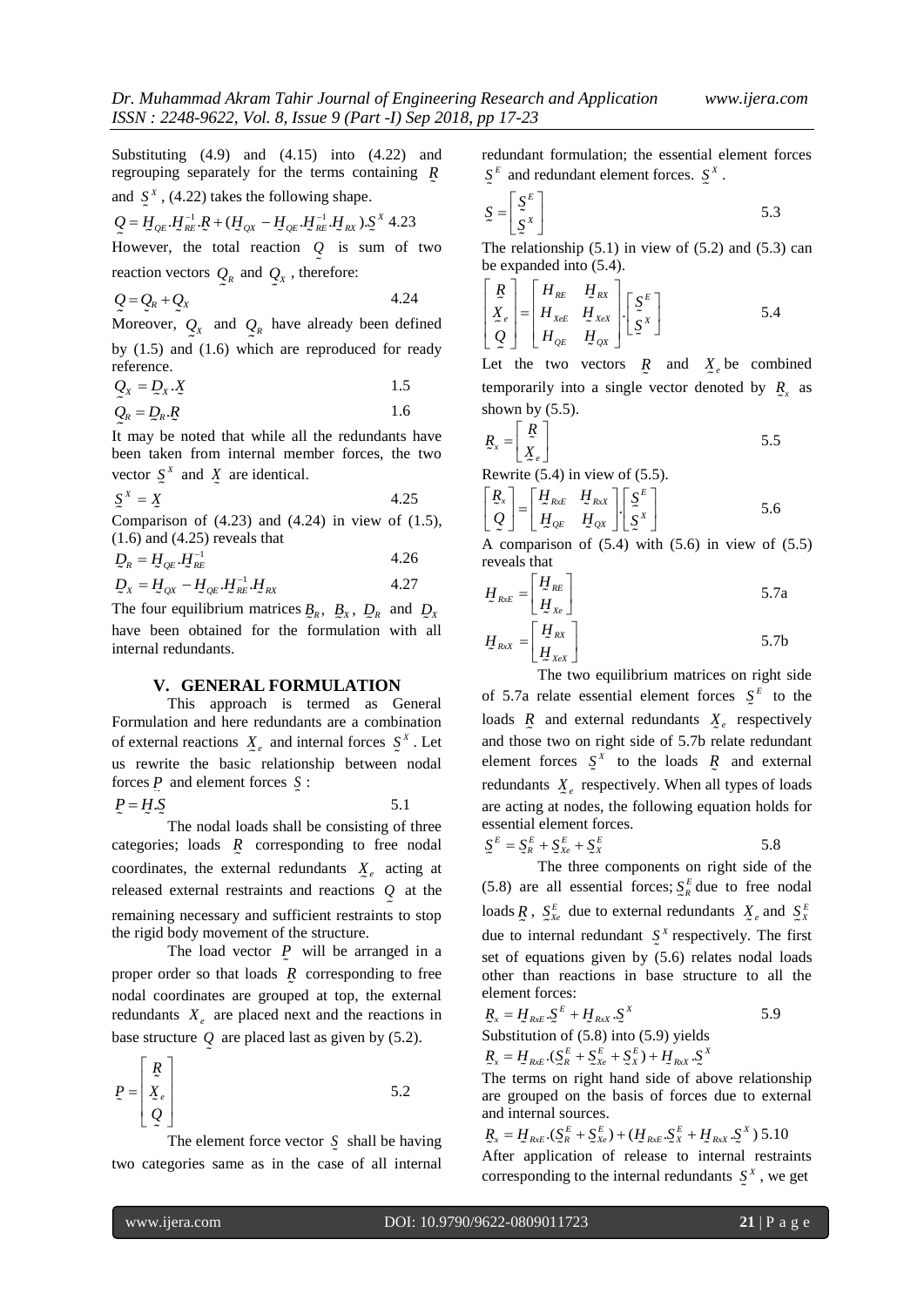$$
H_{Rx} \mathcal{L}_{X}^{E} + H_{Rx} \mathcal{L}_{Y}^{X} = 0
$$
 5.11  
Solving (5.11) for  $\mathcal{L}_{X}^{E}$ 

 $S_{X}^{E} = -H_{\mathcal{X}_{RxE}}^{-1}H_{RxX}} S_{X}^{X}$ 5.12

Next (5.10) is re-written in view of (5.11).

$$
\underline{R}_x = \underline{H}_{RxE} \cdot (\underline{S}_R^E + \underline{S}_{Xe}^E)
$$
 5.13a  
(5.13a) can be solved for essential element forces

due to loads from external sources.

$$
(\mathcal{S}_R^E + \mathcal{S}_{Xe}^E) = H_{Rx}^{-1} R_x
$$
 5.13b

The above relationship in view of (5.5) takes the following form.

$$
\underline{S}_{R}^{E} + \underline{S}_{Xe}^{E} = \begin{bmatrix} H_{RE}^{-1*} & H_{Xe}^{-1*} \end{bmatrix} \begin{bmatrix} R \\ \underline{X}_{e} \end{bmatrix}
$$
 5.13c

The two categories of essential element forces  $\sum_{k=1}^{R}$ and  $S_{X_e}^E$  can be written separately from (5.13c).

$$
\mathcal{S}_R^E = \mathcal{H}_{RE}^{-1*} \mathcal{R} \tag{5.14a}
$$

$$
\mathbf{S}_{\mathbf{X}e}^{E} = \mathbf{H}_{\mathbf{X}e}^{-1*} \mathbf{X}_{e}
$$

Using the specific of the specific of the specific of the specific of the specific of the specific of the specific of the specific of the specific of the specific of the specific of the specific of the specific of the spe The two starred matrices  $H^{-1*}_{RE}$  and  $H^{-1*}_{Xe}$  in (5.14a) and (5.14b) are not direct inverses of  $H_{RE}$  and  $H_{Xe}$ referred by (5.7a), rather they are properly partitioned sub-matrices of  $H_{RxE}^{-1}$  given by (5.13b) in view of (5.14a), (5.14b). It may be noted that after releasing internal redundants, there will no forces in the redundant elements  $S^x$  due to nodal loads  $\overline{R}$ .

$$
S_R^X = 0.R
$$
 5.15

The forces  $S_R$  in all elements whether essential or redundant due to external loads *R* can be written.

$$
S_R = \begin{bmatrix} S_R^E \\ S_R^X \end{bmatrix} = \begin{bmatrix} H_{RE}^{-1*} \\ 0 \end{bmatrix} R
$$
 5.16

It may be noted from (1.4) that  $S_R = B_R \cdot R$  therefore the equilibrium matrix  $B_R$  can be obtained from (5.16).

$$
B_R = \begin{bmatrix} H_{RE}^{-1*} \\ 0 \end{bmatrix} \tag{5.17}
$$

It may further be noted from (1.3) that  $S_x = B_x \cdot X$ , so in order to establish  $B_x$  one have to combine all the redundants whether external  $\chi_e$  or internal  $S^X$  into a single redundant vector  $\overline{X}$  as follows:

$$
X = \begin{bmatrix} \Sigma^X \\ X_e \end{bmatrix} \tag{5.18}
$$

Let  $\int_{X}$  be element forces due to all types of redundants whether internal or external, i.e.

$$
\mathbf{S}_X = \mathbf{S}^X + \mathbf{S}_{Xe} = \begin{bmatrix} \mathbf{S}_X^E \\ \mathbf{S}_X^X \end{bmatrix} + \begin{bmatrix} \mathbf{S}_{Xe}^E \\ \mathbf{S}_{Xe}^X \end{bmatrix}
$$
 5.19

While internal redundants have been released, and unit redundants are applied in turn we have the following relationship between redundant element forces due to internal redundants.

$$
S_X^X = L \cdot S_X^X \tag{5.20}
$$

It may be noted that there will be zero force  $S_{X_e}^{\alpha}$  in all internal redundants due to applied external redundants *X e* , or

$$
S_{X_e}^X = 0.\overline{X}_e
$$
  
Rewriting (5.19) 5.21

$$
\mathbf{S}_x = \begin{bmatrix} \mathbf{S}_x^E \\ \mathbf{S}_x^X \end{bmatrix} + \begin{bmatrix} \mathbf{S}_{xe}^E \\ \mathbf{S}_{xe}^X \end{bmatrix}
$$
 5.19

Substituting  $S_x^E$  from (5.12),  $S_{x}^E$  from (5.14b),  $S_x^X$ from 5.20 and  $S_{X_e}^X$  from (5.21) into (5.19), the following is obtained.

$$
\mathbf{S}_{X} = \begin{bmatrix} -H_{RxE}^{-1} \cdot H_{RxX} \\ I \end{bmatrix} \cdot \mathbf{S}^{X} + \begin{bmatrix} H_{Xe}^{-1*} \\ 0 \end{bmatrix} \cdot \mathbf{X}_{e}
$$

The above relationship can be written in the following matrix format as well.

$$
S_X = \begin{bmatrix} -H_{Rx}^{-1}H_{Rx} & H_{Xe}^{-1*} \\ I & 0 \end{bmatrix} \begin{bmatrix} S^X \\ X_e \end{bmatrix}
$$
 5.22

The relationship (5.22) in view of (1.3) i.e.,  $S_x = B_x \cdot X$  and X as defined by (5.18) provides  $B_{\rm x}$ .

$$
B_{X} = \begin{bmatrix} -H_{Rx}^{-1} & H_{Rx} & H_{Xe}^{-1*} \\ I & 0 \end{bmatrix}
$$
 5.23

After obtaining  $B_R$  and  $B_X$  the focus now should be concentrated on the 2nd set of equations given by (5.6) so that  $D_R$  and  $D_X$  can be obtained.

$$
\begin{bmatrix} R_x \\ Q \end{bmatrix} = \begin{bmatrix} H_{RxE} & H_{RxX} \\ H_{QE} & H_{Qx} \end{bmatrix} \begin{bmatrix} \Sigma^E \\ \Sigma^X \end{bmatrix}
$$
 5.6  

$$
Q = H_{QE} \cdot \Sigma^E + H_{Qx} \cdot \Sigma^X
$$

Substituting  $S<sup>E</sup>$  from (5.8) into above relationship, reactions *Q* are determined.

$$
Q = H_{QE} \cdot (S_R^E + S_{Xe}^E + S_X^E) + H_{QX} \cdot S^X
$$
 5.24

In the second round substitutions are made into  $(5.24)$  for  $S_{X}^{E}$ ,  $S_{R}^{E}$  and  $S_{Xe}^{E}$  from (5.12), (5.14a) and (5.14b) respectively.

$$
Q = H_{QE}.(H_{RE}^{-1*}.R + H_{Xe}^{-1*}.X_e
$$

$$
- H_{RxE}^{-1}.H_{RxX}.S^X) + H_{QX}.S^X
$$

Which, after rearrangement of the terms can be written as

$$
Q = \{H_{QE}.H_{RE}^{-1*}.R\}
$$
  
+  $\{H_{QE}.H_{Xe}^{-1*}.X_e + (H_{QX} - H_{QE}.H_{Rx}^{-1}.H_{Rx})\}$  5.25

The two parts of  $(5.25)$  grouped by  $\{\}$  are obvious and can be written as

$$
Q = Q_R + Q_x = D_R \cdot R + D_x \cdot X
$$
5.26  
Therefore from comparison of 5.25 and 5.26